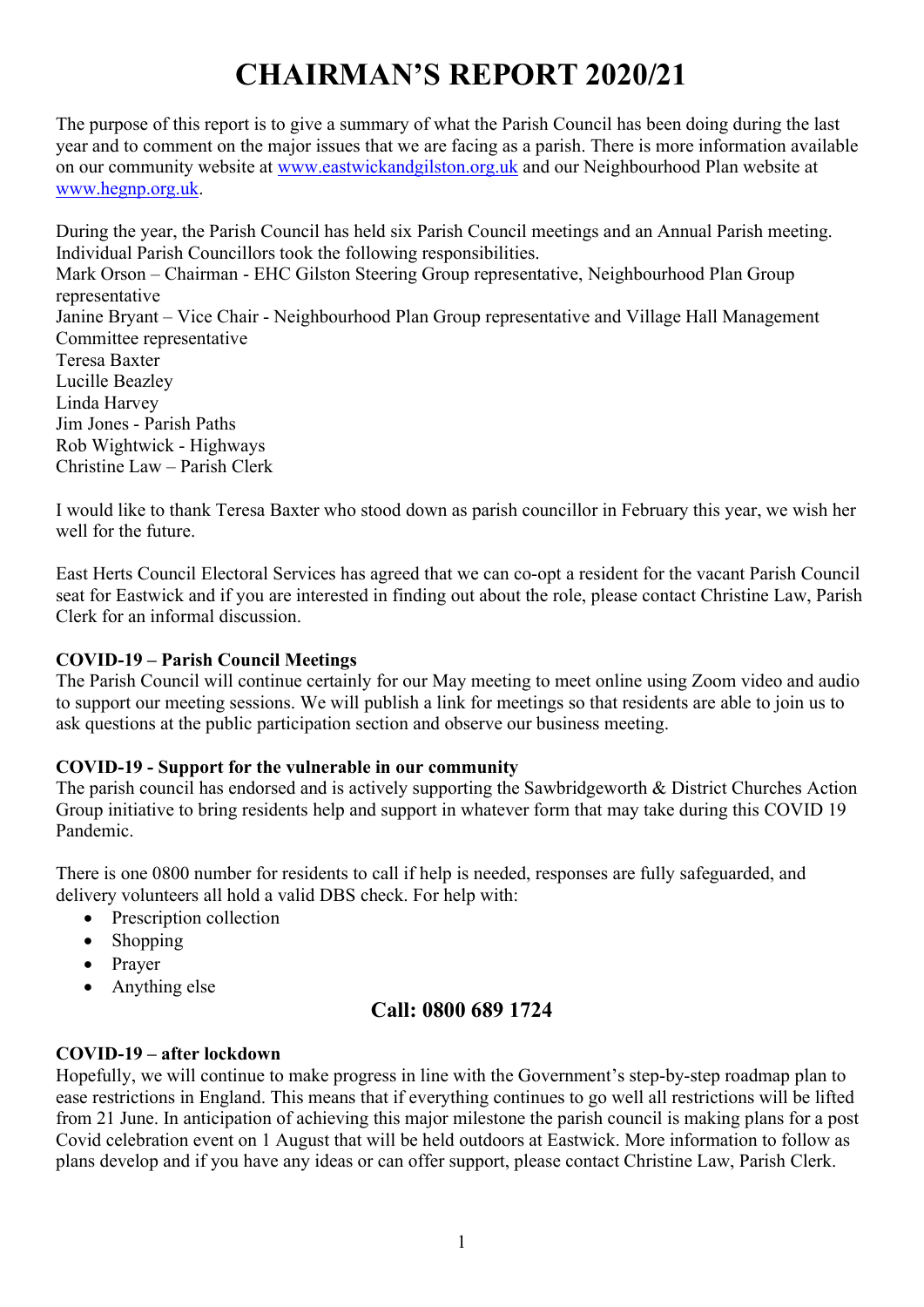# District Plan and Neighbourhood Plan

The District Plan that shapes the future of East Herts to 2033 see www.eastherts.gov.uk/districtplan was adopted in September 2018. The District Plan Policy GA1 for the Gilston Area allows removal of a large section of Metropolitan Green Belt, the building of approximately 3,000 dwellings and associated infrastructure during the plan period to 2033 with the potential for a further 7,000 dwellings to follow.

The Parish Council has focused our engagement with East Herts Council (EHC) and Places for People (PfP), the primary landowner, on District Plan matters through the Hunsdon and Eastwick & Gilston Neighbourhood Plan Group (HEGNP) chaired by Anthony Bickmore. Anthony makes an annual report to the Parish Council that will be published in the Parish Magazine, the community website www.eastwickandgilston.org.uk and the HEGNP website www.hegnp.org.uk.

For the latest information and reference documents please see the HEGNP website at www.hegnp.org.uk.. This includes all HEGNP group meeting minutes, Gilston Area workshops meeting minutes, Gilston Steering Group meeting minutes and representations to EHC on District Plan Consultations.

After much consultation with residents, developers, other stakeholders and experts, the HEGNP has drafted a comprehensive Neighbourhood Plan. The plan underwent and passed independent examination by Christopher Lockhart-Mummery QC between October 2020 and February 2021.

It was accepted by East Herts Council soon after and will go to a public vote on Thursday, May 27, 2021.

You can download and read the Gilston Area Neighbourhood Plan in full and consult the full evidence base at www.hegnp.org.uk.

The HEGNP has also been active organising presentations for residents on a number of planning applications and consultations and making formal responses on behalf of residents that have been endorsed by the Parish Council as sponsor and can be seen at www.hegnp.org.uk:

 The Outline Application – Villages 1-6 (3/19/1045/OUT) - This application from Places for People seeks to secure the basic agreements for 6 out of the 7 villages planned to be built North of the Stort Valley and the A414 Gilston and comprises up to 8,500 residential homes and facilities.

The HEGNPG has expressed its overall objection to the outline planning application for the 6 new villages. It later maintained its objection to the revised application.

Listed Building Works – 3/19/1049/LBC - This application from Places for People seeks listed building works to Fiddlers Brook Bridge as part of the broader transport planning applications.

The HEGNPG has expressed its overall objection to both the applications for the Eastern Crossings of the Stort Valley as currently submitted. It later maintained its objection to the revised application.

 The Outline Application – Village 7 (3/19/2124/OUT) - This application from City & Provincial Properties seeks to secure the basic agreements for Village 7, to be built on land off Church Lane and the A414 in Hunsdon and Eastwick, Hertfordshire and comprises up to 1,500 residential homes and facilities.

The HEGNPG has expressed its overall objection to this outline planning application for Village 7. It later maintained its objection to the revised application.

 The Eastern Crossing (3/19/1051/FUL) - The application from Places for People seeks to reroute the A414 from Harlow right through the middle of Pye Corner and Terlings Park into Harlow with a new bridge over the River Stort. It makes Pye Corner a cul-de-sac.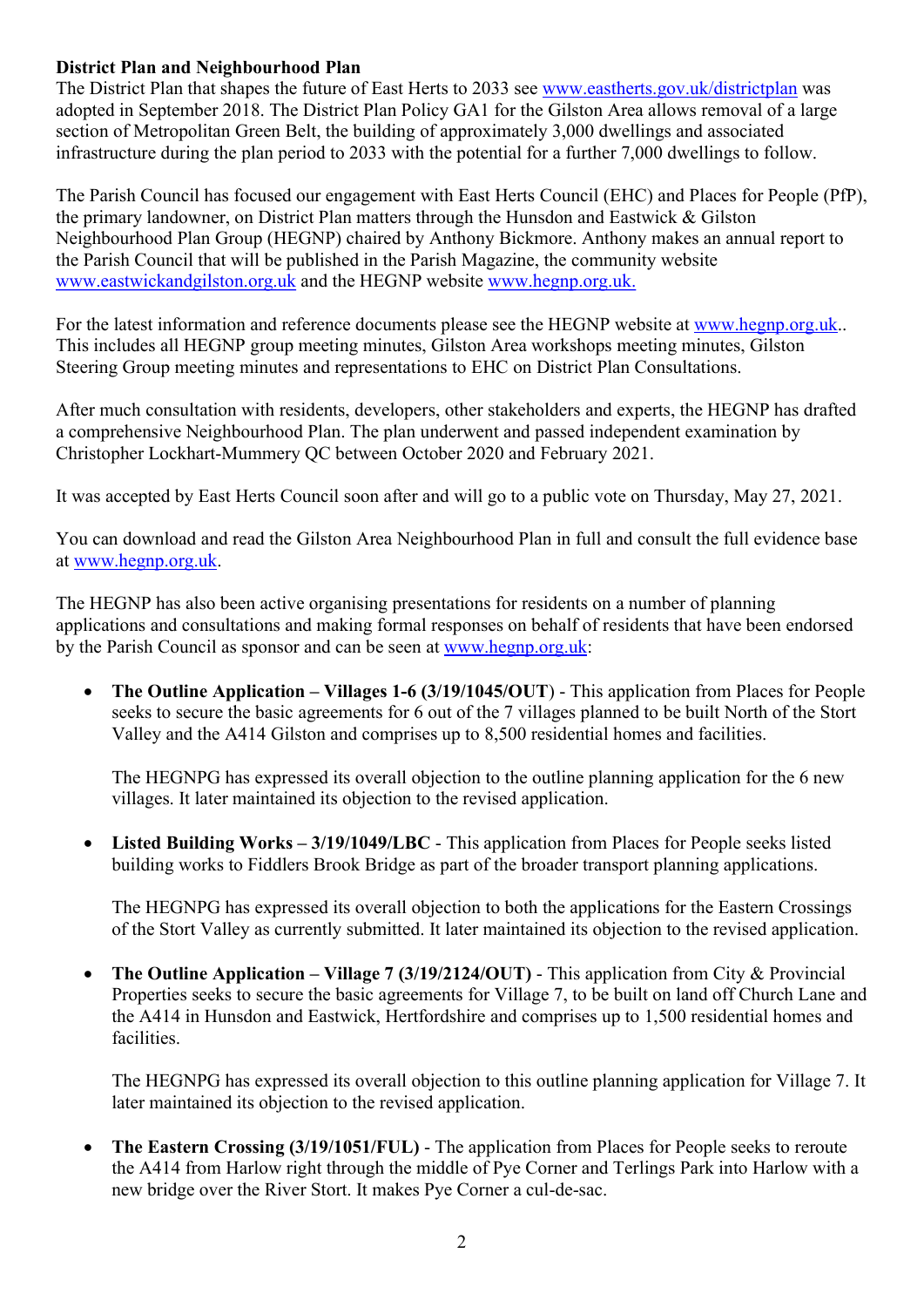The HEGNPG has expressed its overall objection to both detailed applications for the Eastern Crossings of the Stort Valley as currently submitted. It later maintained its objection to the revised application.

 Central Stort Crossing (3/19/1046/FUL) - The application from Places for People aims to widen the existing access and road/rail bridge into Harlow from the Eastwick roundabout and proposes a high-level bridge for pedestrians and cyclists.

The HEGNPG has expressed its overall objection to both detailed applications for the Central Crossing of Stort Valley as currently submitted. It later maintained its objection to the revised application.

I would like to take this opportunity to thank Anthony and the HEGNP team for their hard work and diligence. They are all unpaid and contribute massive amounts of time.

#### Litter Picks and Fly Tipping

Litter picks - East Herts Council provide periodic litter picks but despite persistent follow up they are never made as frequently as needed and they do not pick all the areas that need to be cleared. The parish council is now organising litter picking sessions on the last Saturday of every month between 9 -11 am manned by resident volunteers. The first of these took place on 24 April, volunteers were issued with gloves, picker, bags, and hi-vis vests. If you are interested in volunteering, please contact Christine Law, Parish Clerk.

Thanks to all those who volunteered – it makes a big difference.

Fly Tipping - as a rural area we have many unmonitored and relatively secluded spaces in the parish that provide opportunities for fly tipping to take place.

It is particularly important for the East Herts Council Enforcement and Inspection Team to be informed before rubbish is cleared so that investigation can be made to identify any possible clues as to the source of the rubbish that has been tipped.

Full guidance on what to do / how to report fly tipping is published in the Parish Magazine and the community website www.eastwickandgilston.org.uk.

#### Defibrillator

A second defibrillator has been installed within our parishes, the first one is located at the Village Hall and the second at The Lion Pub Eastwick, located in the pub courtyard, with the kind permission of McMullen Breweries. This second defibrillator, cabinet and installation were paid for from our New Homes Bonus.

Years ago, only medics could use a defibrillator in a cardiac arrest emergency, now anyone can use this lifesaving equipment. Administering CPR and the defibrillator is the most powerful combination in saving life and the earlier it is applied the better the chance is of a person surviving cardiac arrest - for every minute that passes without defibrillation the chances of survival diminish by 10%.

We continue exploring possibilities for installation of additional defibrillators at other locations within our parishes, for example within Terlings Park.

#### Planning

We have had a number of planning applications to comment on during the year and most have been reasonably straightforward and non-contentious changes to existing properties. The major planning issues affecting our area are addressed by our Neighbourhood Plan, please see the HEGNP website www.hegnp.org.uk and Anthony Bickmore's chairman's report for a full update on the status and issues.